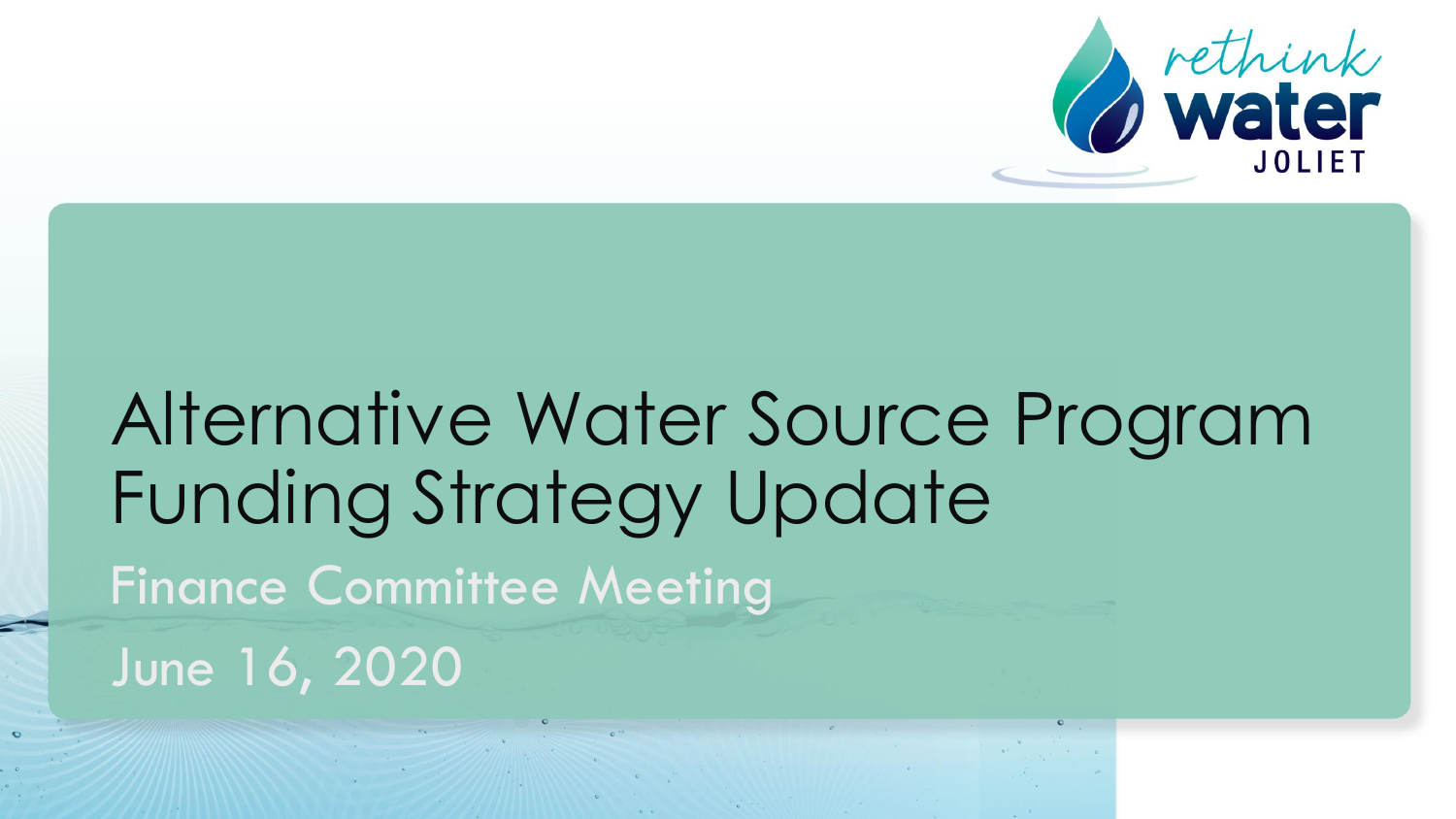# Funding Option Summary



|                                                     | <b>Effort to</b><br><b>Secure</b> | <b>Financing</b><br><b>Costs</b> | <b>Compliance &amp;</b><br><b>Reporting</b><br><b>Requirements</b> | <b>External</b><br><b>Control</b> |
|-----------------------------------------------------|-----------------------------------|----------------------------------|--------------------------------------------------------------------|-----------------------------------|
| <b>Federal and State</b><br><b>Loans and Grants</b> | High                              | Low                              | High                                                               | Low                               |
| <b>Municipal Bonds</b>                              | Low                               | Medium                           | Low                                                                | Low                               |
| P3s                                                 | High                              | High                             | Partner responsibility                                             | High                              |
| <b>Regional Partnering</b>                          | Higher                            | Lower                            | High                                                               | Medium                            |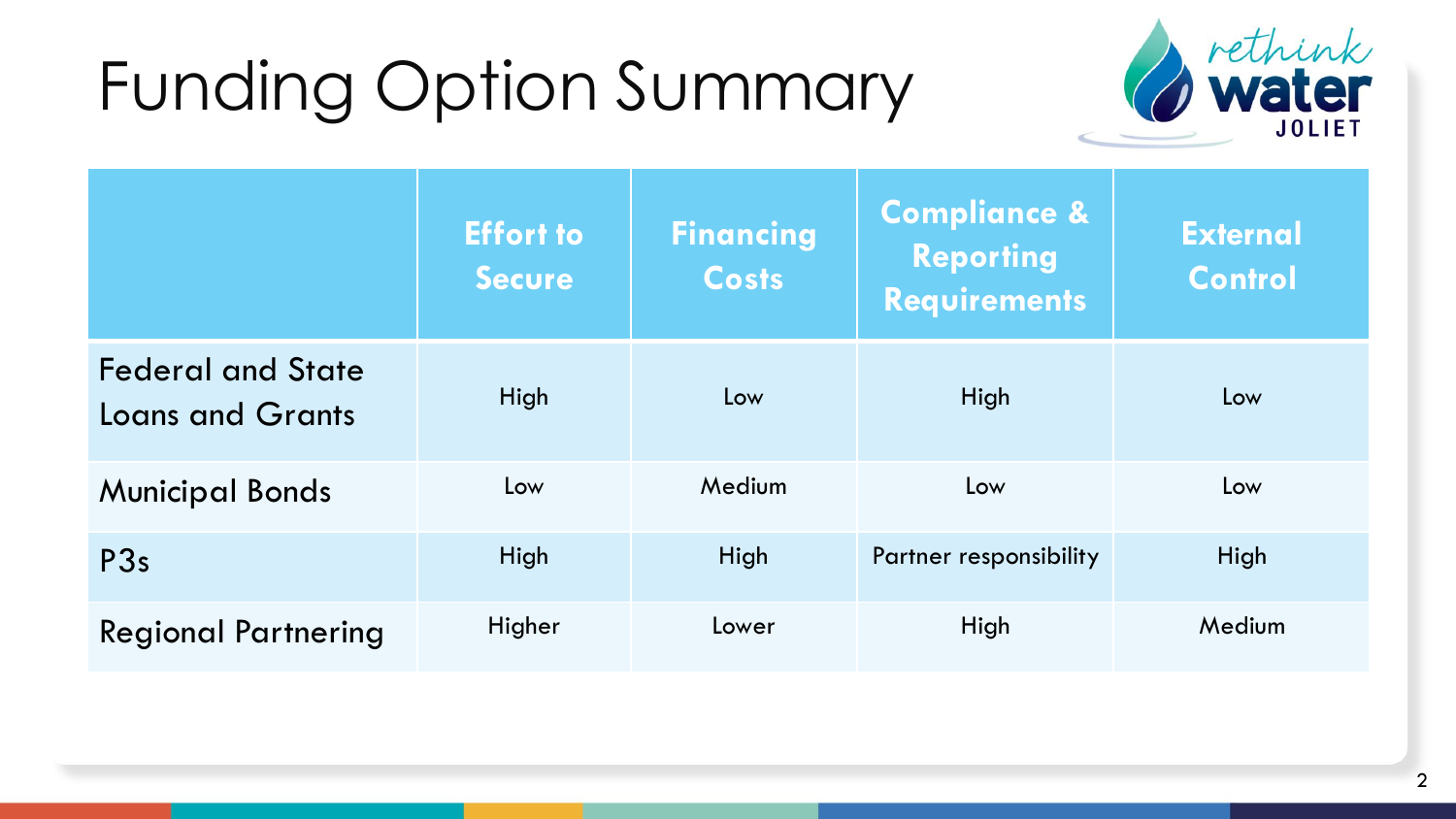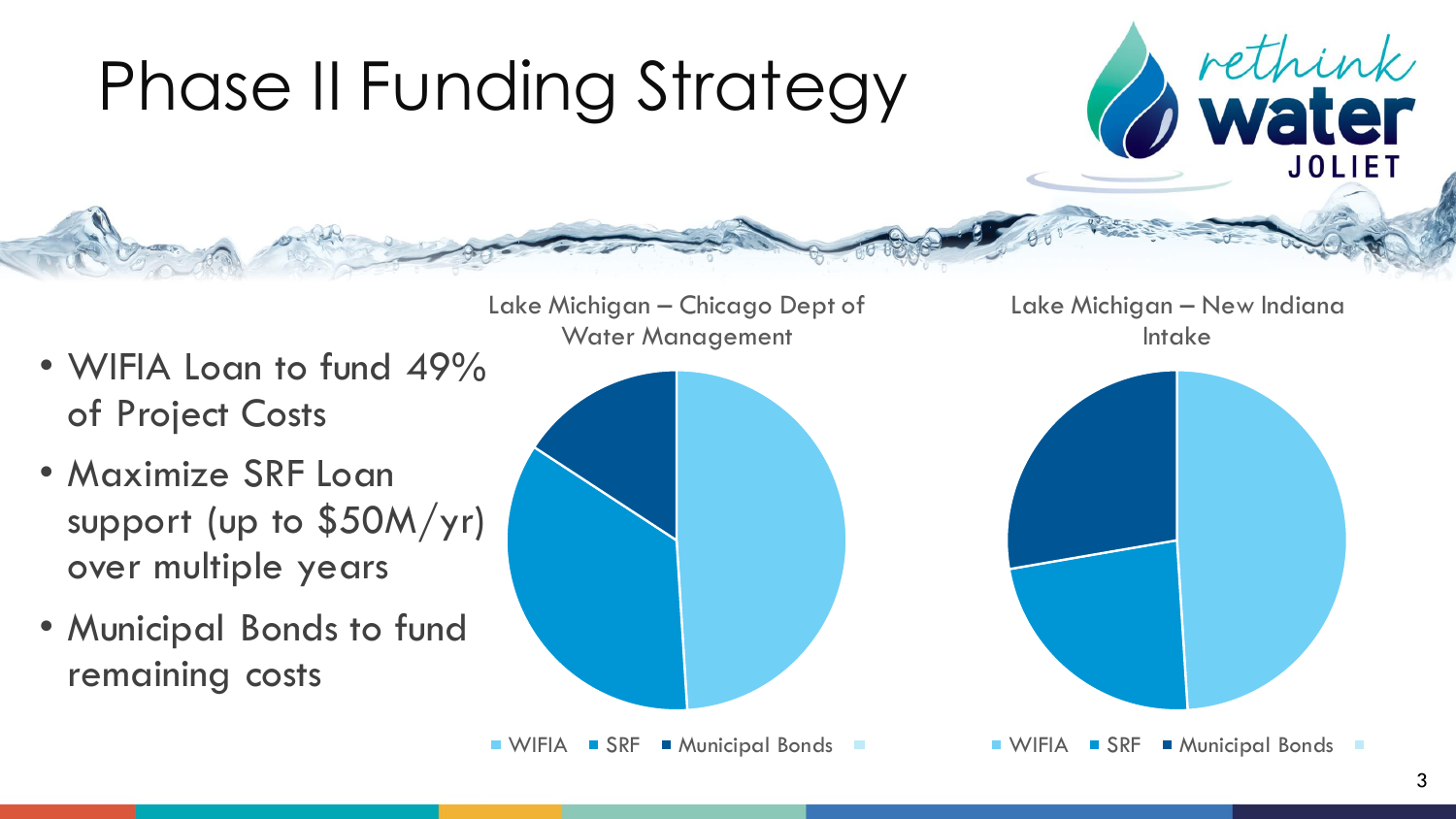### Water P3s



- Since 1990, P3s = 1-3% of all spending for highway, transit, and water infrastructure
- Private partner is typically paid by user fees
- Private Partner takes responsibility for O&M



Source: Congressional Budget Office, using data from the Federal Highway Administration and *Public Works Financing*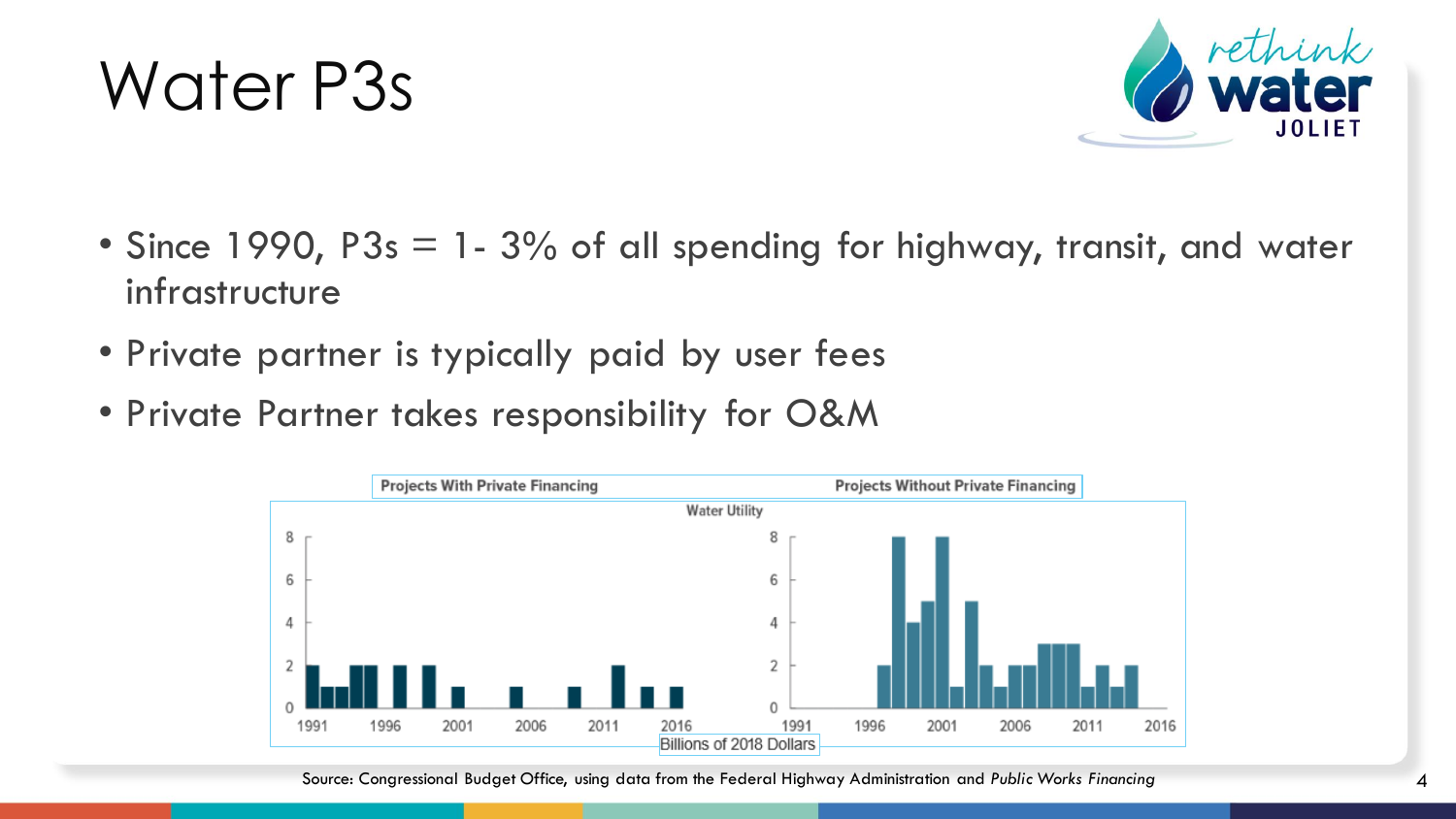# Public Private Partnerships (P3)

### • Advantages

- Private partner secures capital and takes delivery responsibility and project risks
- Disadvantages
	- Higher financing costs
	- Less control
- Key Considerations
	- Very few P3s in water sector. Requires strong agreement and significant stakeholder engagement/support.



#### Risk/Challenge Profile



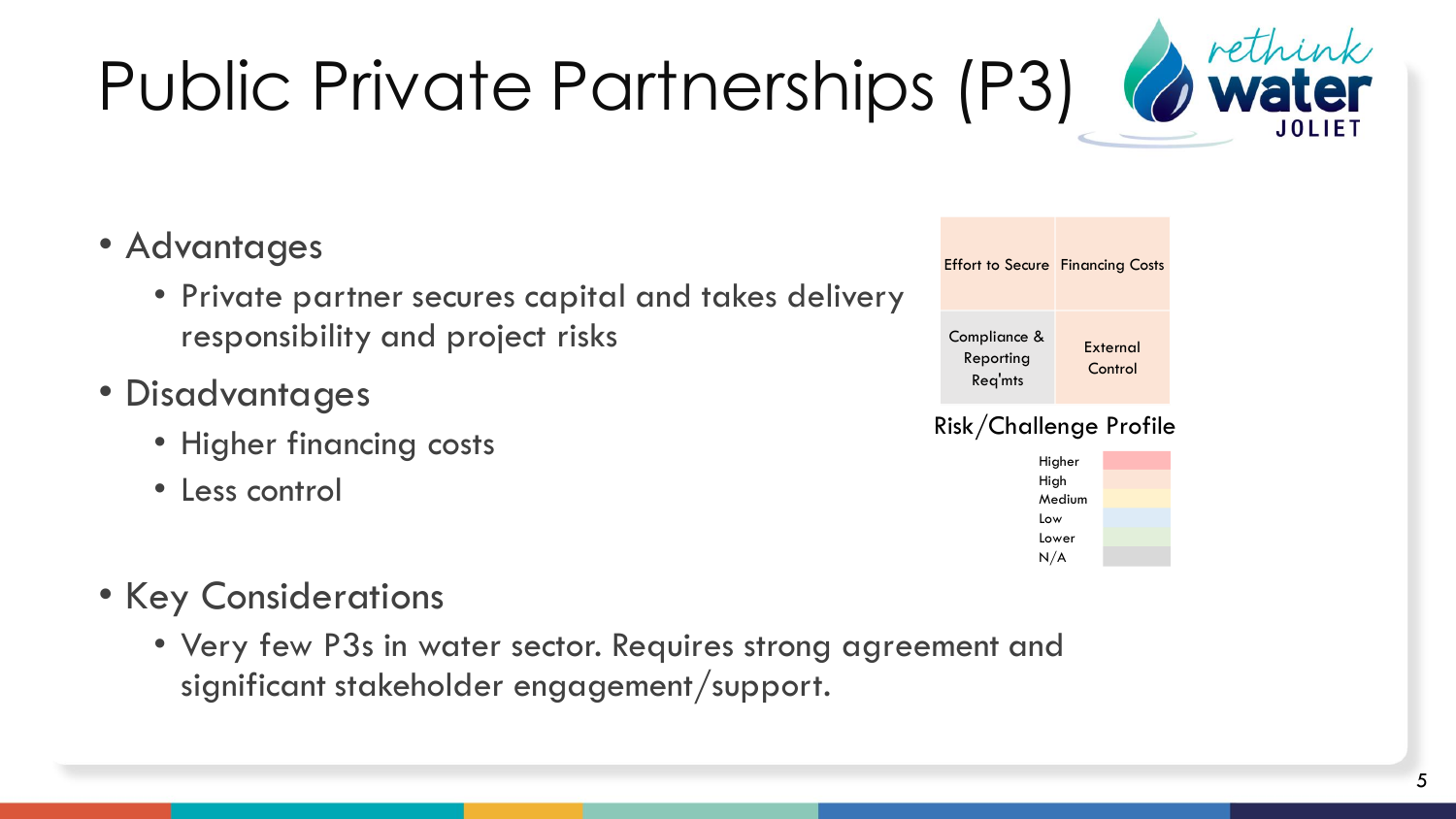# Public Private Partnerships Water



| Strengths                                                                                                                                                                                                                                                     | Weaknesses                                                                                                                                                                                                              |  |  |  |
|---------------------------------------------------------------------------------------------------------------------------------------------------------------------------------------------------------------------------------------------------------------|-------------------------------------------------------------------------------------------------------------------------------------------------------------------------------------------------------------------------|--|--|--|
| Design, build, operate & maintain efficiencies<br>resulting in cost savings<br>• Project risk transfer<br>Transfer of project development and O&M<br>responsibility<br>• City staff directed to other projects or priorities<br>More flexible repayment terms | <b>Higher financing costs</b><br>Less control - Transfer of project development<br>$\bullet$<br>and O&M responsibility<br>High transaction costs<br>• Longer project development phase<br>Transfer of jobs<br>$\bullet$ |  |  |  |
| Opportunities                                                                                                                                                                                                                                                 | <b>Threats</b>                                                                                                                                                                                                          |  |  |  |
| Leverage WIFIA<br>Explore ownership configurations, other options<br>and costs during development<br>Identify investor-partner with lower return<br>expectations                                                                                              | Stakeholder support<br>Political support<br><b>Regulatory changes</b><br>Force majeure/Disaster                                                                                                                         |  |  |  |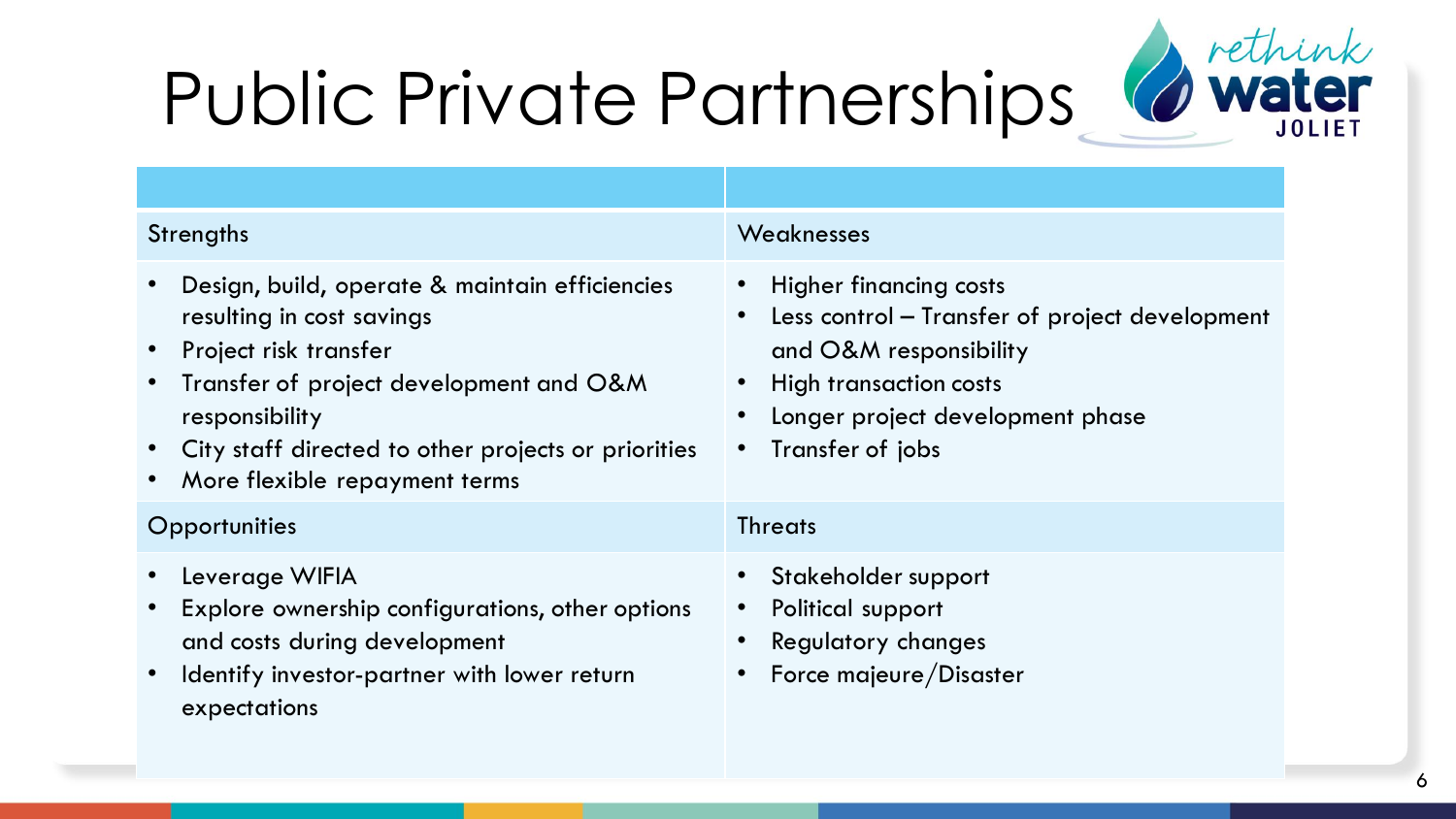## Actions to Date



### Responses to Request for Information – July/August 2019

| Respondents                              | Notice of<br>Intent | <b>RFI</b><br>Response | Construct | Operate  | Maintain | Finance |
|------------------------------------------|---------------------|------------------------|-----------|----------|----------|---------|
| Aqua Illinois, Inc.                      |                     |                        | X         | $\sf X$  | X        |         |
| <b>EJ Water Cooperative</b>              |                     |                        | X         | X        |          |         |
| Illinois American Water Company          |                     | X                      | X         | X        | X        |         |
| <b>Joliet Water Services Partnership</b> | X                   | X                      | X         | X        | X        |         |
| <b>Vandecar Holdings, LLC</b>            | Χ                   |                        | X         | $\sf{X}$ | X        |         |
| <b>Veolia North America, LLC</b>         |                     | X                      | X         | X        |          |         |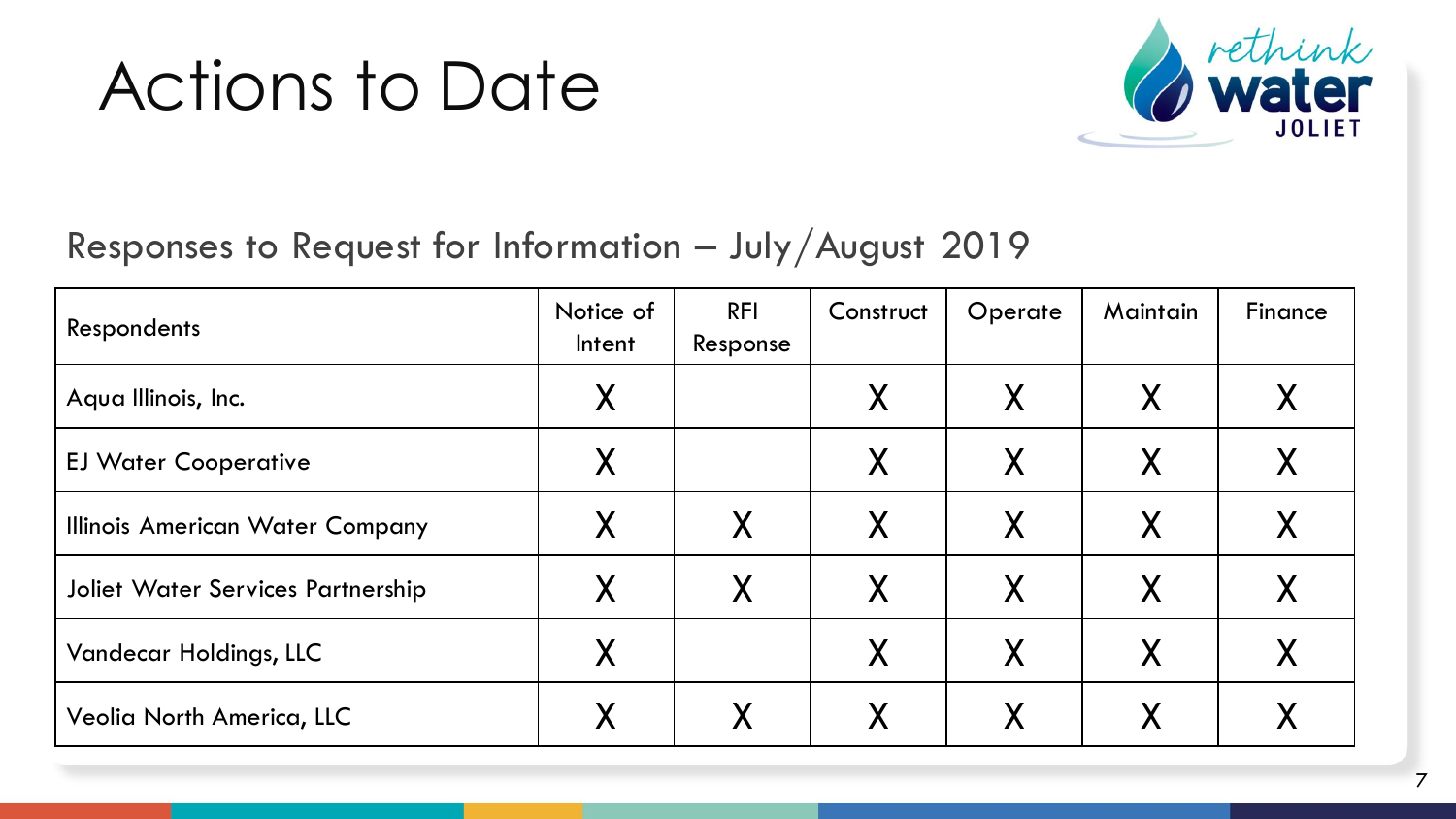# Going Forward





Source: Joliet Water Services Partnership Response to RFI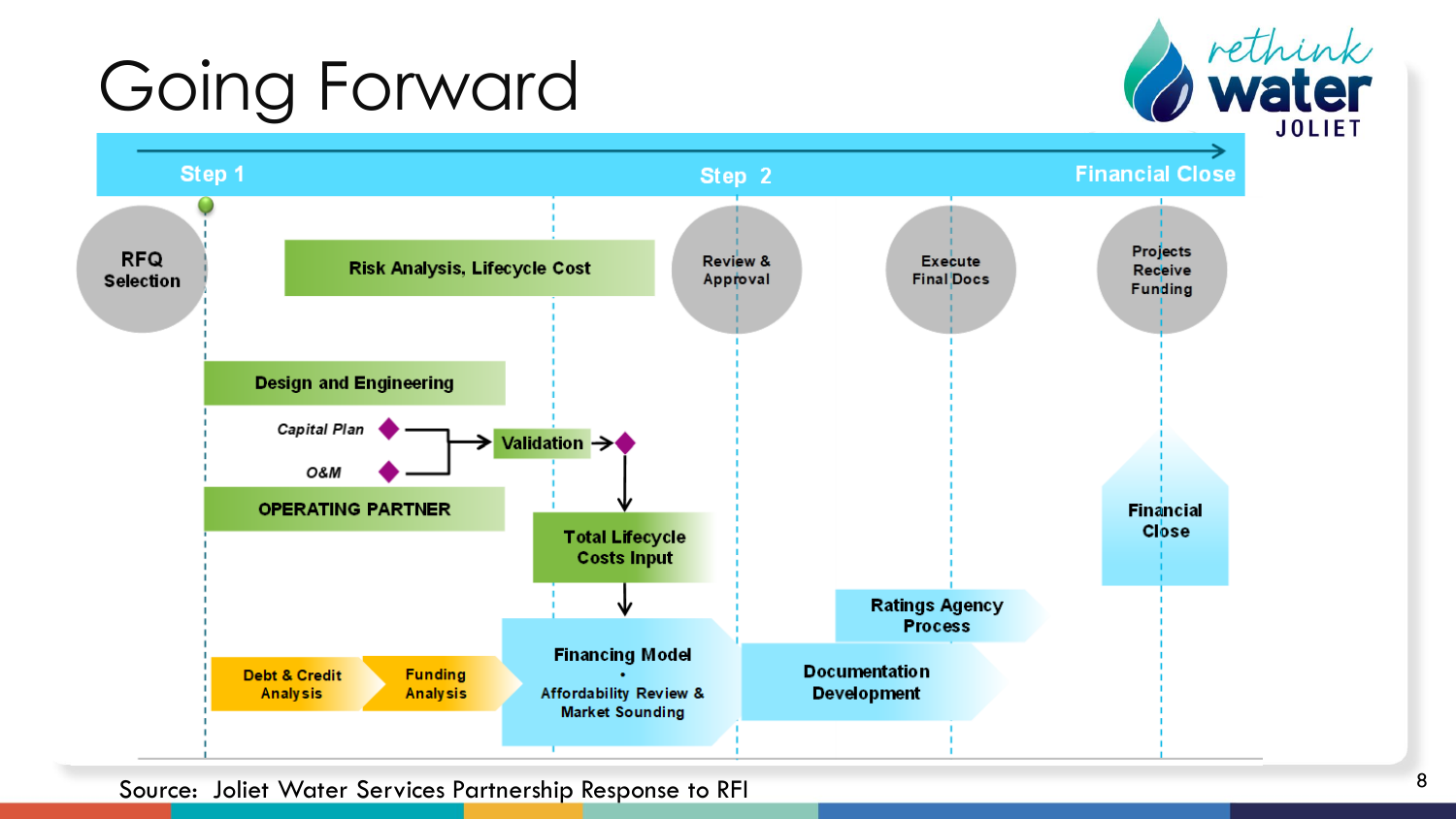

Is a Public-Private Partnership an option that addresses Joliet's needs for the Alternative Water Source Program?



- Timing
- Costs & Benefits
- Alternative Delivery Approach
- Project-specific Risk
- Stakeholder Support